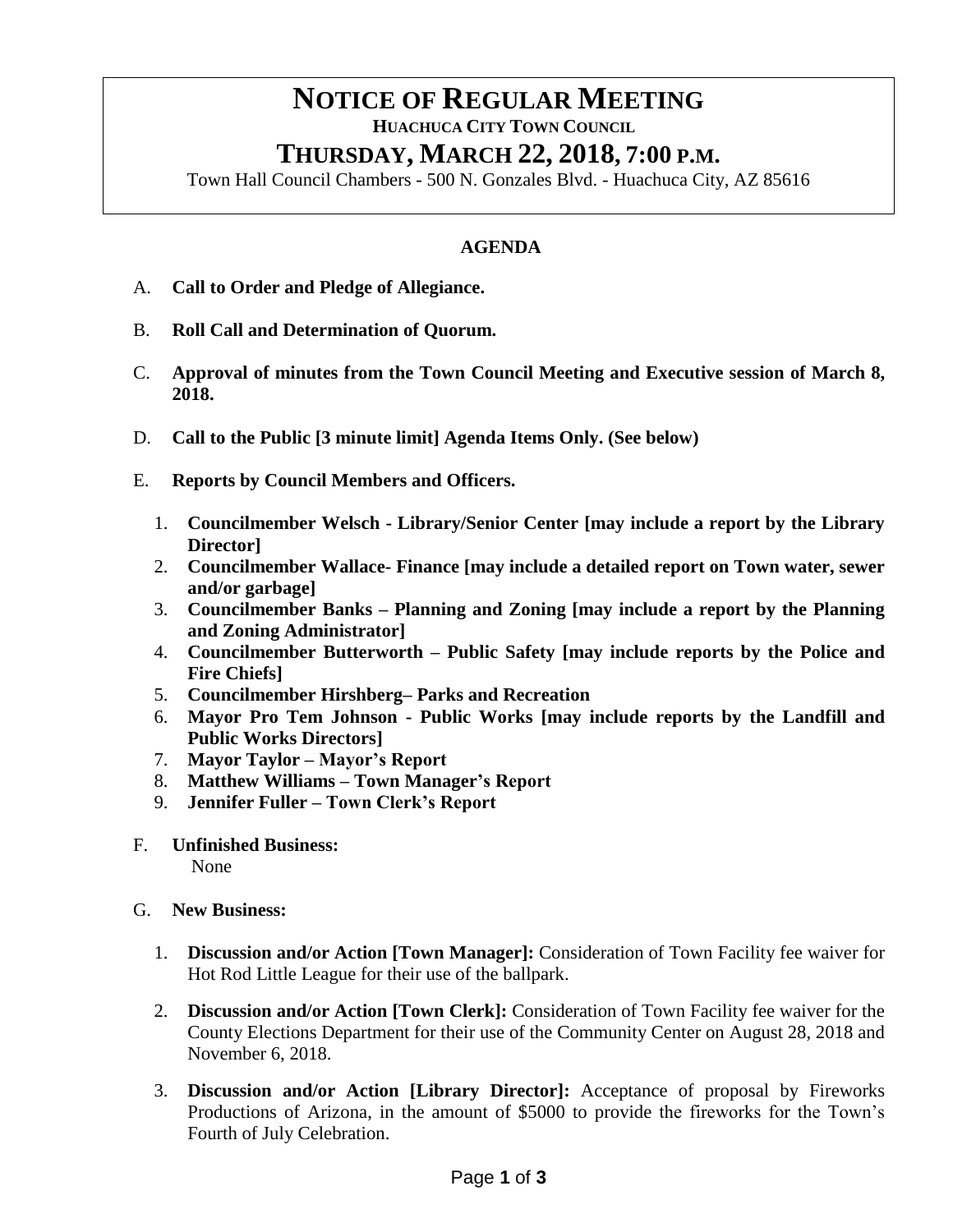- 4. **Discussion and/or Action [Town Manager]:** Authorization to pay MMI's invoice for the Water Tank Project in the amount of \$102,356.10
- 5. **Discussion and/or Action [Town Manager]:** Presentation of camera quote.
- 6. **Discussion and/or Action [Library Director]:** Presentation of E-rate quote.
- 7. **Discussion and/or Action [Town Manager]** Authorization to declare as Surplus the following items from Huachuca City Public Works Department to be sold by auction or otherwise disposed of in accordance with Town Policy.
	- a. 1998 Public Works Transport
	- b. 1989 Elgin Pelican Street Sweeper
	- c. 1994 Ford Pickup
	- d. 2004 Dodge Dakota Pickup
- 8. **Discussion and/or Action [Police Chief]:** Authorization to Declare as Surplus the following items from Huachuca City Police Department to be sold by auction or otherwise disposed of in accordance with Town Policy.
	- a. Uninterrupted Power Supply Equipment
- 9. **Discussion and/or Action [Town Manager]:** Authorization to Declare as Surplus the following item(s) from the Huachuca City Landfill to be sold by auction or otherwise disposed of in accordance with Town Policy.
	- a. 1998 Caterpillar 615 Scraper
	- b. 2004 Caterpillar 836 Compactor
- 10. **Discussion and/or Action [Town Manager]:** Bonus policy for Landfill Employees that recruit new business for the Town.
- H. **Payment Approval Report in the amount of \$72,210.96**
- I. **Call to the Public: [3 min. limit] ARS 38-431-01 Public body may make an open call to the public during a public meeting, subject to reasonable time, place and manner restrictions, to allow individuals to address the public body on any issue within the jurisdiction of the public body. At the conclusion of an open call to the public, individual members of the public body may respond to criticism made by those who have addressed the public body, may ask staff to review a matter or may ask that a matter be put on a future agenda. However, members of the public body shall not discuss or take legal action on matters raised during an open call to the public unless the matters are properly noticed for discussion and legal action.**
- J. **Items to be placed on the next agenda:**
- K. **Adjournment:**